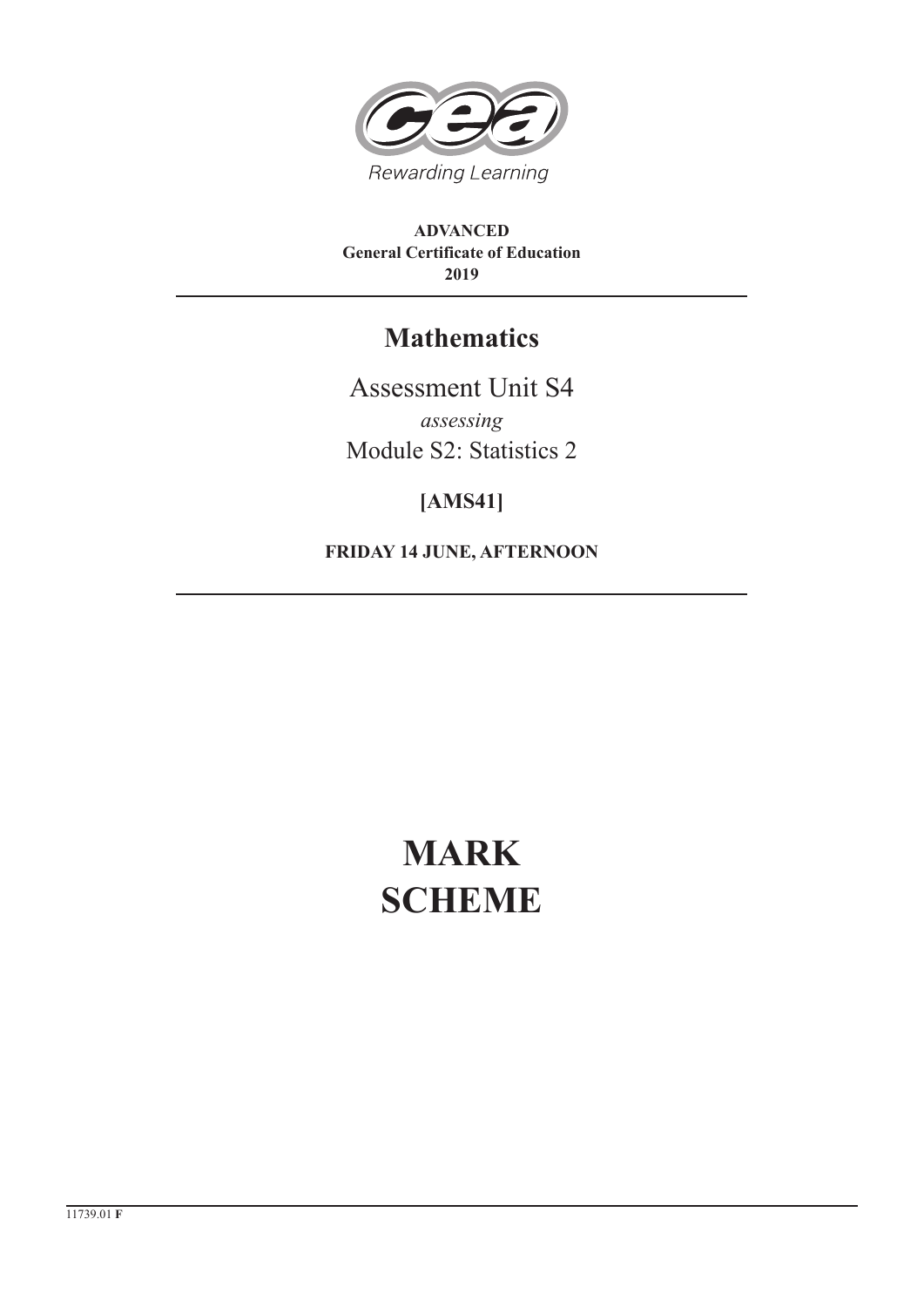#### **GCE ADVANCED/ADVANCED SUBSIDIARY (AS) MATHEMATICS**

#### **Introduction**

The mark scheme normally provides the most popular solution to each question. Other solutions given by candidates are evaluated and credit given as appropriate; these alternative methods are not usually illustrated in the published mark scheme.

The marks awarded for each question are shown in the right-hand column and they are prefixed by the letters **M**, **W** and **MW** as appropriate. The key to the mark scheme is given below:

- **M** indicates marks for correct method.
- **W** indicates marks for working.
- **MW** indicates marks for combined method and working.

The solution to a question gains marks for correct method and marks for an accurate working based on this method. Where the method is not correct no marks can be given.

A later part of a question may require a candidate to use an answer obtained from an earlier part of the same question. A candidate who gets the wrong answer to the earlier part and goes on to the later part is naturally unaware that the wrong data is being used and is actually undertaking the solution of a parallel problem from the point at which the error occurred. If such a candidate continues to apply correct method, then the candidate's individual working must be followed through from the error. If no further errors are made, then the candidate is penalised only for the initial error. Solutions containing two or more working or transcription errors are treated in the same way. This process is usually referred to as "follow-through marking" and allows a candidate to gain credit for that part of a solution which follows a working or transcription error.

#### **Positive marking:**

It is our intention to reward candidates for any demonstration of relevant knowledge, skills or understanding. For this reason we adopt a policy of **following through** their answers, that is, having penalised a candidate for an error, we mark the succeeding parts of the question using the candidate's value or answers and award marks accordingly.

Some common examples of this occur in the following cases:

- **(a)** a numerical error in one entry in a table of values might lead to several answers being incorrect, but these might not be essentially separate errors;
- **(b)** readings taken from candidates' inaccurate graphs may not agree with the answers expected but might be consistent with the graphs drawn.

When the candidate misreads a question in such a way as to make the question easier only a proportion of the marks will be available (based on the professional judgement of the examining team).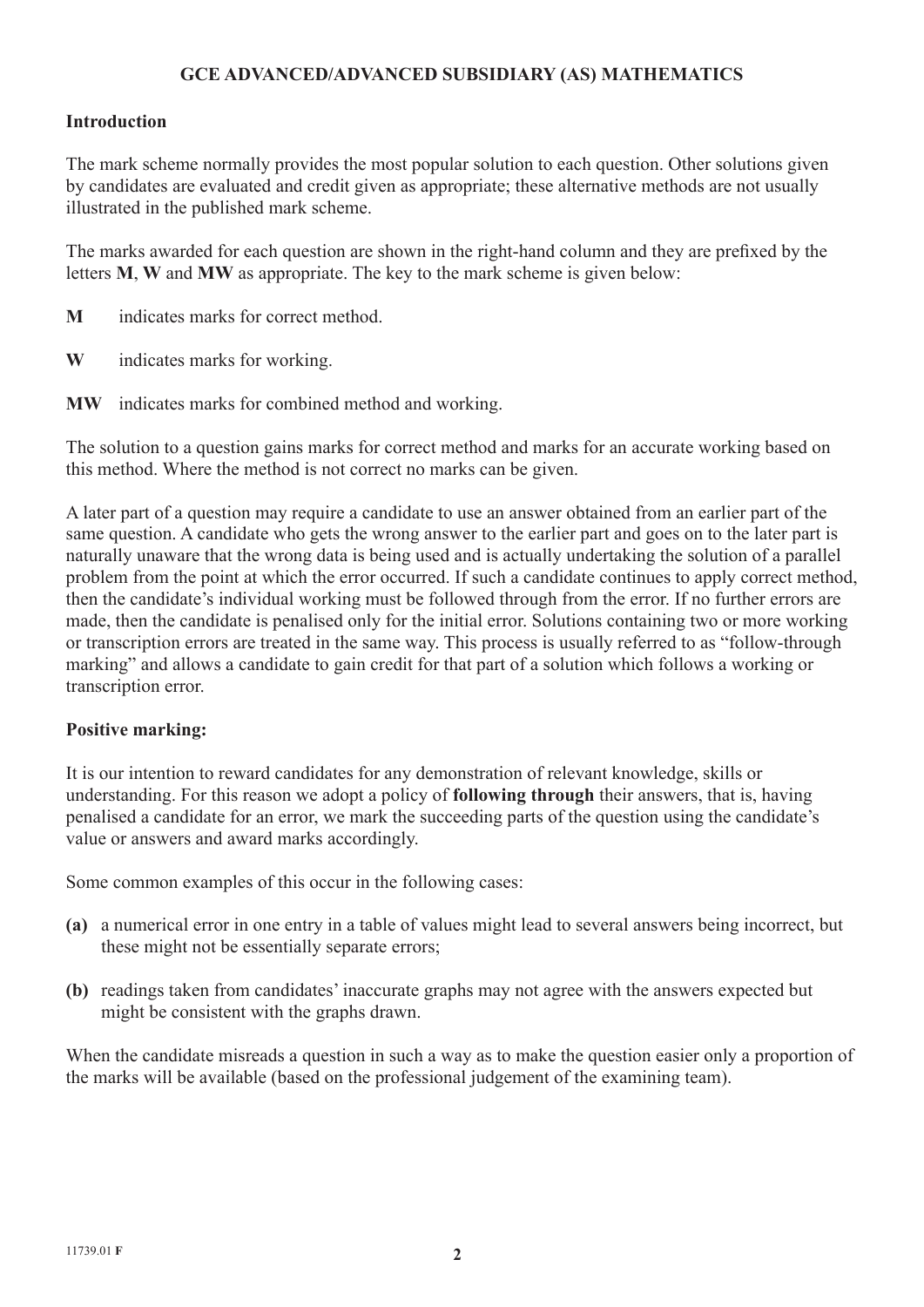| $\mathbf{1}$            | Excludes those who bought their cars from dealers outside Bangor area but live in<br><b>Bangor</b>               |                |  |  |  |
|-------------------------|------------------------------------------------------------------------------------------------------------------|----------------|--|--|--|
|                         | Excludes those who bought their cars in private deals                                                            |                |  |  |  |
|                         | Many people show apathy to mail drops                                                                            |                |  |  |  |
|                         | Most likely will get the dissatisfied as they are usually quicker to reply<br>People may have sold their cars on |                |  |  |  |
|                         | People may have bought their cars more than 3 years ago                                                          |                |  |  |  |
|                         | or any valid reason<br>M <sub>4</sub>                                                                            | $\overline{4}$ |  |  |  |
|                         |                                                                                                                  |                |  |  |  |
| $\overline{2}$          | $\overline{X}_5$<br>$mean = 200g$<br>W1<br>(i)                                                                   |                |  |  |  |
|                         | Variance = $\frac{25}{5}$ = 5g <sup>2</sup><br>MW1                                                               |                |  |  |  |
|                         | $\overline{X}_5 = N (200, 5)$<br>(ii)                                                                            |                |  |  |  |
|                         | Prob ( $\overline{X}_5 > 198$ )                                                                                  |                |  |  |  |
|                         | M <sub>1</sub><br>$= P\left(z > \frac{198-200}{\sqrt{5}}\right)$                                                 |                |  |  |  |
|                         | W <sub>1</sub>                                                                                                   |                |  |  |  |
|                         | $= P(z > -0.8944)$                                                                                               |                |  |  |  |
|                         | $= P(z < 0.8944)$<br>W <sub>1</sub>                                                                              |                |  |  |  |
|                         | $= 0.8144$<br>W1<br>$= 0.814(3 SF)$                                                                              | 6              |  |  |  |
|                         |                                                                                                                  |                |  |  |  |
| $\mathbf{3}$            |                                                                                                                  |                |  |  |  |
|                         | Confidence Interval $\bar{x} \pm 1.96 \frac{\sigma}{\sqrt{n}}$<br>M <sub>1</sub>                                 |                |  |  |  |
|                         | $\bar{x} - 1.96 \frac{\sigma}{10} = 159.02$<br>W <sub>1</sub>                                                    |                |  |  |  |
|                         | $\bar{x}$ + 1.96 $\frac{\sigma}{10}$ = 160.98<br>W <sub>1</sub>                                                  |                |  |  |  |
|                         | $\bar{x} = 160$<br>W <sub>1</sub>                                                                                |                |  |  |  |
|                         | $1.96\frac{\sigma}{10} = 0.98$<br>M <sub>1</sub>                                                                 |                |  |  |  |
|                         | $\sigma = 5$<br>W1                                                                                               | 6              |  |  |  |
|                         |                                                                                                                  |                |  |  |  |
| $\overline{\mathbf{4}}$ | $H_0$ : $\mu$ = 60<br>M <sub>1</sub>                                                                             |                |  |  |  |
|                         | H <sub>1</sub> : $\mu$ > 60<br>M <sub>1</sub>                                                                    |                |  |  |  |
|                         | One tailed at 5%<br>M <sub>1</sub>                                                                               |                |  |  |  |
|                         | $z_{\text{crit}} = 1.645$<br>M <sub>1</sub>                                                                      |                |  |  |  |
|                         | $z = \frac{62.8 - 60}{13.2/\sqrt{50}} = 1.4999$<br>MW1                                                           |                |  |  |  |
|                         | 1.4999 < 1.645<br>M <sub>1</sub>                                                                                 |                |  |  |  |
|                         | There is insufficient evidence at the 5% level to not accept $H_0$                                               |                |  |  |  |
|                         | $\therefore$ Claim of longer journey not justified.<br>M <sub>1</sub>                                            | 7              |  |  |  |
|                         |                                                                                                                  |                |  |  |  |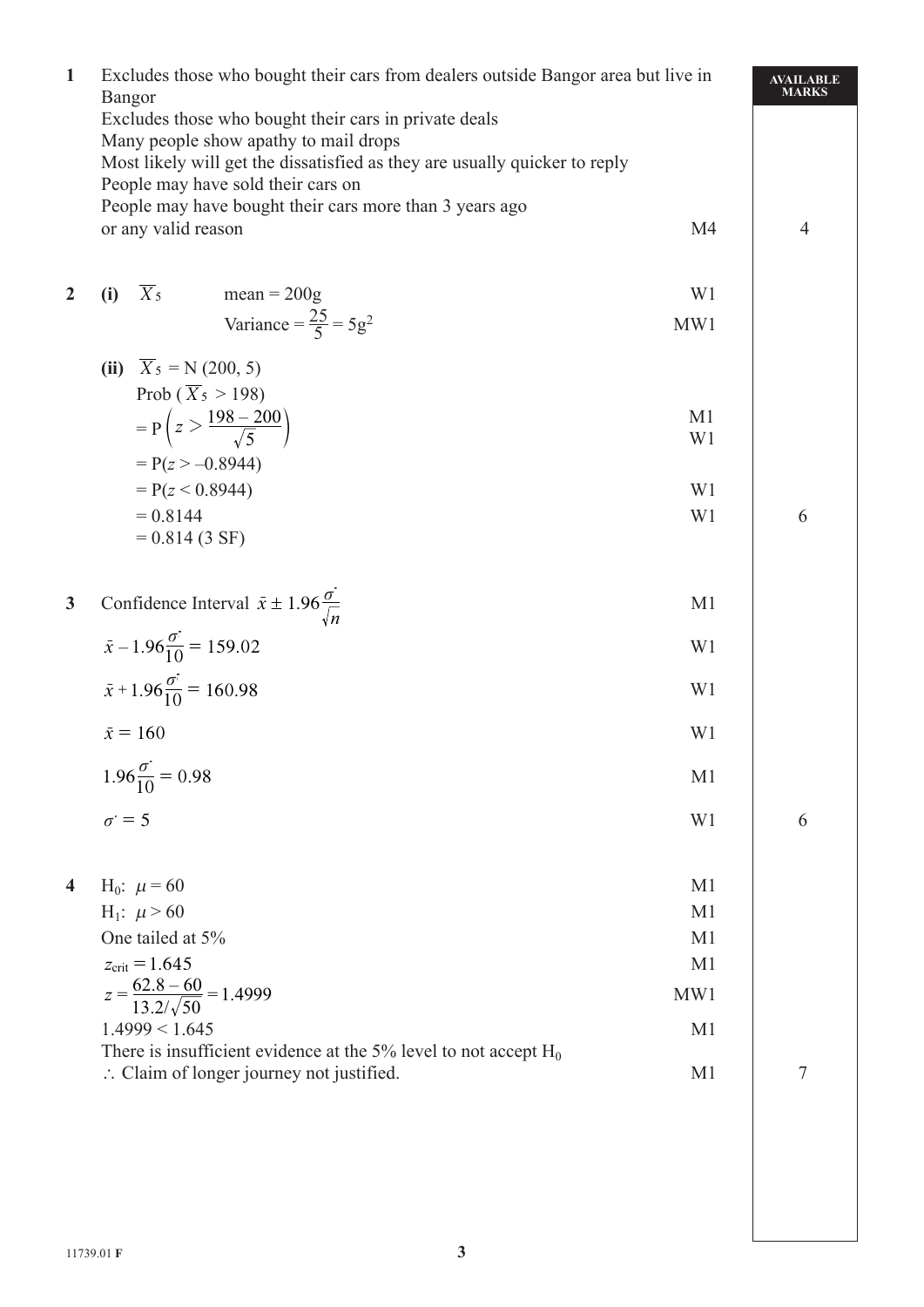| 5 | (i)  | Variable $X = A + A + A + B + B$<br>$\overline{X}$ = 3 × 40 + 2 × 25 = 170 mm<br>Var $[X] = 3 \times 0.07 + 2 \times 0.02 = 0.25$ mm <sup>2</sup><br>$X \sim N$ [170, 0.25]<br>P {169.2 $\leq X \leq 170.8$ } = P $\left(\frac{-0.8}{0.5} \leq z \leq \frac{0.8}{0.5}\right)$<br>$= P(-1.6 \le z \le 1.6)$<br>$= 1 - 2 (1 - 0.9452) = 0.8904 = 0.890 (3 SF)$ | M <sub>1</sub><br>MW1<br>MW1<br>M <sub>1</sub><br>W1<br>W <sub>1</sub> | <b>AVAILABLE</b><br><b>MARKS</b> |
|---|------|--------------------------------------------------------------------------------------------------------------------------------------------------------------------------------------------------------------------------------------------------------------------------------------------------------------------------------------------------------------|------------------------------------------------------------------------|----------------------------------|
|   | (ii) | Profit<br>$-5$<br>4<br>0.8904<br>0.1096<br>Prob                                                                                                                                                                                                                                                                                                              | M <sub>1</sub>                                                         |                                  |
|   |      | Expected Profit = $4 \times 0.8904 - 5 \times 0.1096 = \text{\pounds}3.01$                                                                                                                                                                                                                                                                                   | W <sub>1</sub>                                                         | 8                                |
| 6 |      | (a) (i) $X = N(30, 16)$<br>$S = 3X$                                                                                                                                                                                                                                                                                                                          |                                                                        |                                  |
|   |      | $E(S) = 3 E(X) = 90$                                                                                                                                                                                                                                                                                                                                         | MW1                                                                    |                                  |
|   |      | $Var(S) = 9 Var(X) = 144$                                                                                                                                                                                                                                                                                                                                    | M1 W1                                                                  |                                  |
|   |      | $S \sim N$ [90, 144]                                                                                                                                                                                                                                                                                                                                         |                                                                        |                                  |
|   |      | $P(3X > 100) = P\left(\frac{S-90}{12} > \frac{100-90}{12}\right)$                                                                                                                                                                                                                                                                                            | M1 W1                                                                  |                                  |
|   |      | $= P(z > 5/6) = 1 - 0.7975 = 0.2025$<br>$= 0.203(3 S)$                                                                                                                                                                                                                                                                                                       | W <sub>1</sub>                                                         |                                  |
|   |      | (ii) $T = X_1 + X_2 + X_3$                                                                                                                                                                                                                                                                                                                                   |                                                                        |                                  |
|   |      | $E(T) = 3E[X] = 90$                                                                                                                                                                                                                                                                                                                                          | MW1                                                                    |                                  |
|   |      | $Var(T) = 3 Var[X] = 48$                                                                                                                                                                                                                                                                                                                                     | M1 W1                                                                  |                                  |
|   |      | $T \sim N$ [90, 48]<br>$P(T > 100) = P\left(\frac{T-90}{\sqrt{48}} > \frac{100-90}{\sqrt{48}}\right)$                                                                                                                                                                                                                                                        | M <sub>1</sub>                                                         |                                  |
|   |      | $= P(z > 1.443)$                                                                                                                                                                                                                                                                                                                                             | W <sub>1</sub>                                                         |                                  |
|   |      | $= 1 - 0.9255 = 0.0745$<br>$= 0.075(3 S)$                                                                                                                                                                                                                                                                                                                    | W <sub>1</sub>                                                         |                                  |
|   |      | <b>(b)</b> $\overline{X}_{80} \sim N \left  63.2, \frac{20}{80} \right  = N \left[ 63.2, 0.25 \right]$                                                                                                                                                                                                                                                       | MW1 MW1                                                                |                                  |
|   |      | $P(\overline{X}_{80} < 62.5) = P\left(z < \frac{62.5 - 63.2}{\sqrt{0.25}}\right)$                                                                                                                                                                                                                                                                            | MW1                                                                    |                                  |
|   |      | $= P(z < -1.4) = 1 - 0.9192 = 0.0808$ (3 SF)                                                                                                                                                                                                                                                                                                                 | M1 W1                                                                  | 17                               |
|   |      |                                                                                                                                                                                                                                                                                                                                                              |                                                                        |                                  |
|   |      |                                                                                                                                                                                                                                                                                                                                                              |                                                                        |                                  |